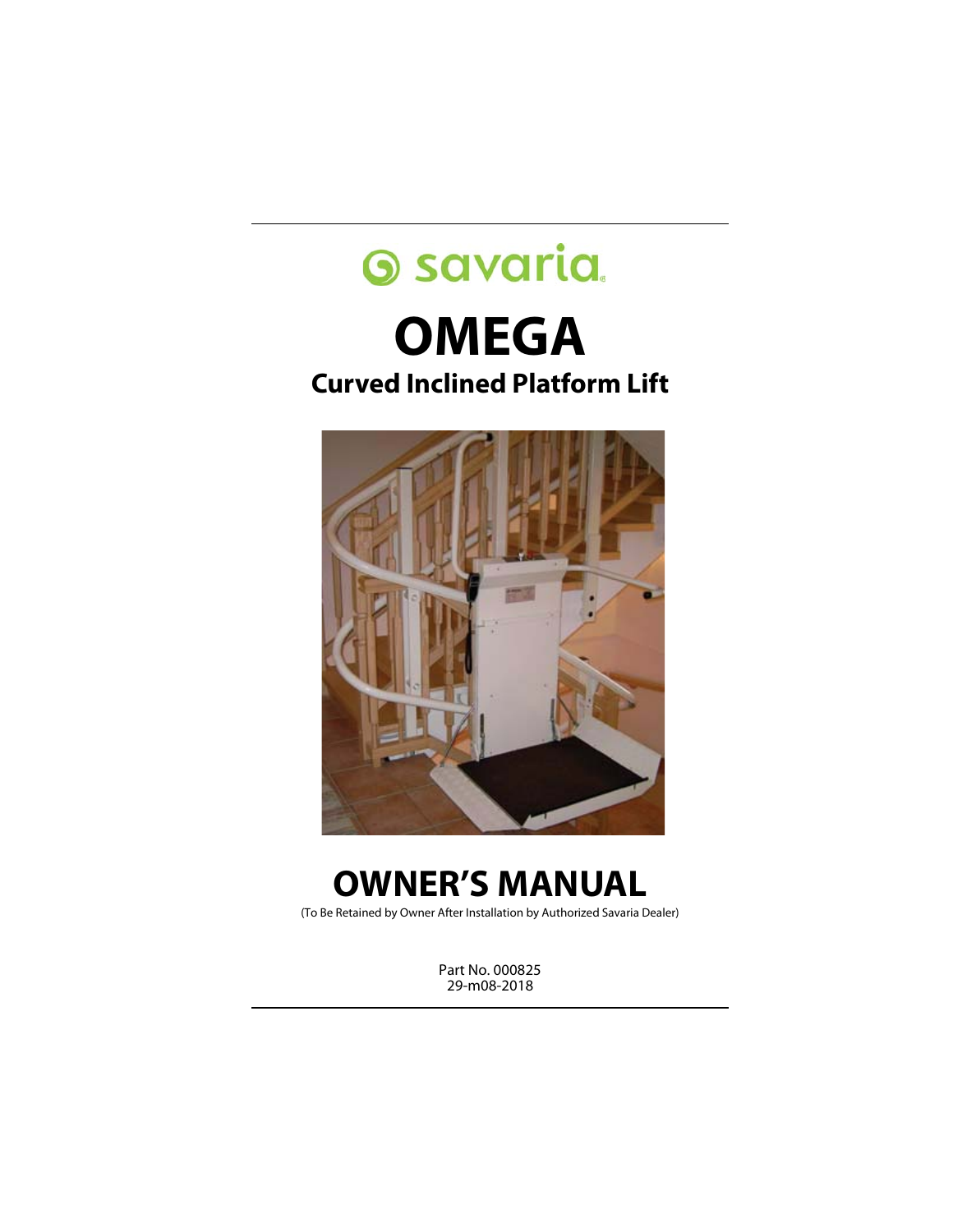### **IMPORTANT**

Ensure that only an authorized Savaria Dealer installs and services the OMEGA Curved Incline Platform Lift. Under no circumstances is anyone other than a Dealer with Savaria training and authorization to install, adjust, service or modify any mechanical or electrical device on this equipment. Failure to follow this warning can result in safety system compromises or defeat; this can result in serious injury or death. Savaria Concord Lifts, Inc. accepts no liability for property damage, warranty claims or personal injury, including death, in this circumstance.

Passenger safety is the result of countless details in the equipment design, manufacture, and installation. After installation, reliable operation and continual safe operation requires regular inspection and maintenance as outlined in this manual, or more frequently where usage, environment, or local jurisdiction requires. As the Owner, you are responsible for ensuring that regular inspections and maintenance occur in a timely manner.

Refer to this manual for unit description, setup, operating instructions, and a maintenance schedule for the OMEGA Curved Incline Platform Lift.

Upon completion of installation, the Dealer must provide you with the following information and ensure it is recorded in this manual. In addition, either the Dealer or yourself must keep any service and/or maintenance records in the Maintenance Record section of this manual.

## **WARRANTY**

Ensure your Savaria Dealer provides you with a copy of the manufacturer's limited parts warranty and documentation relating to any Dealer labour warranty.

-------------------------------------------------------------------------------------------------

| <b>FOR OWNER'S RECORDS</b> |  |  |  |
|----------------------------|--|--|--|
|                            |  |  |  |
|                            |  |  |  |
|                            |  |  |  |
|                            |  |  |  |
|                            |  |  |  |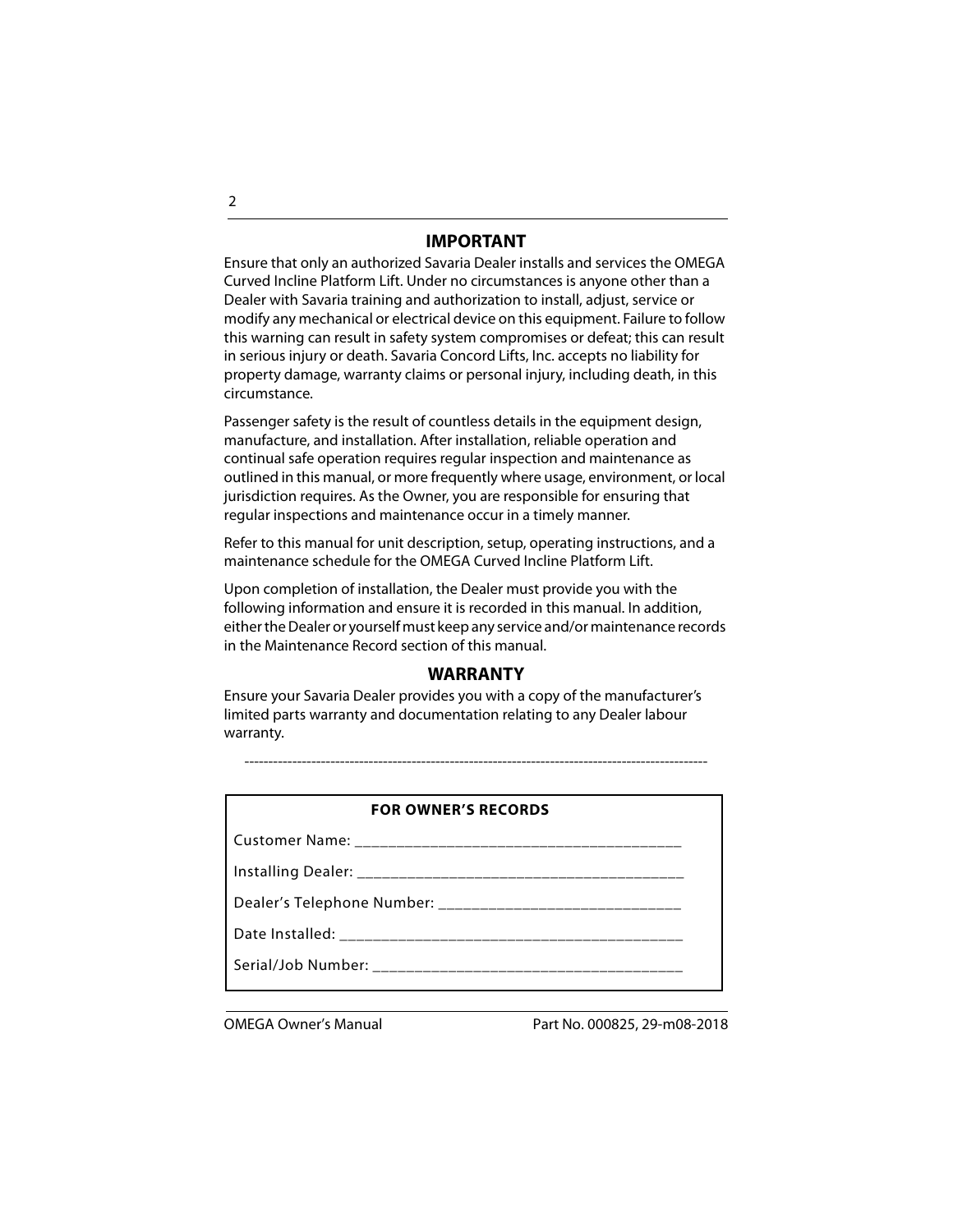# **Table of Contents**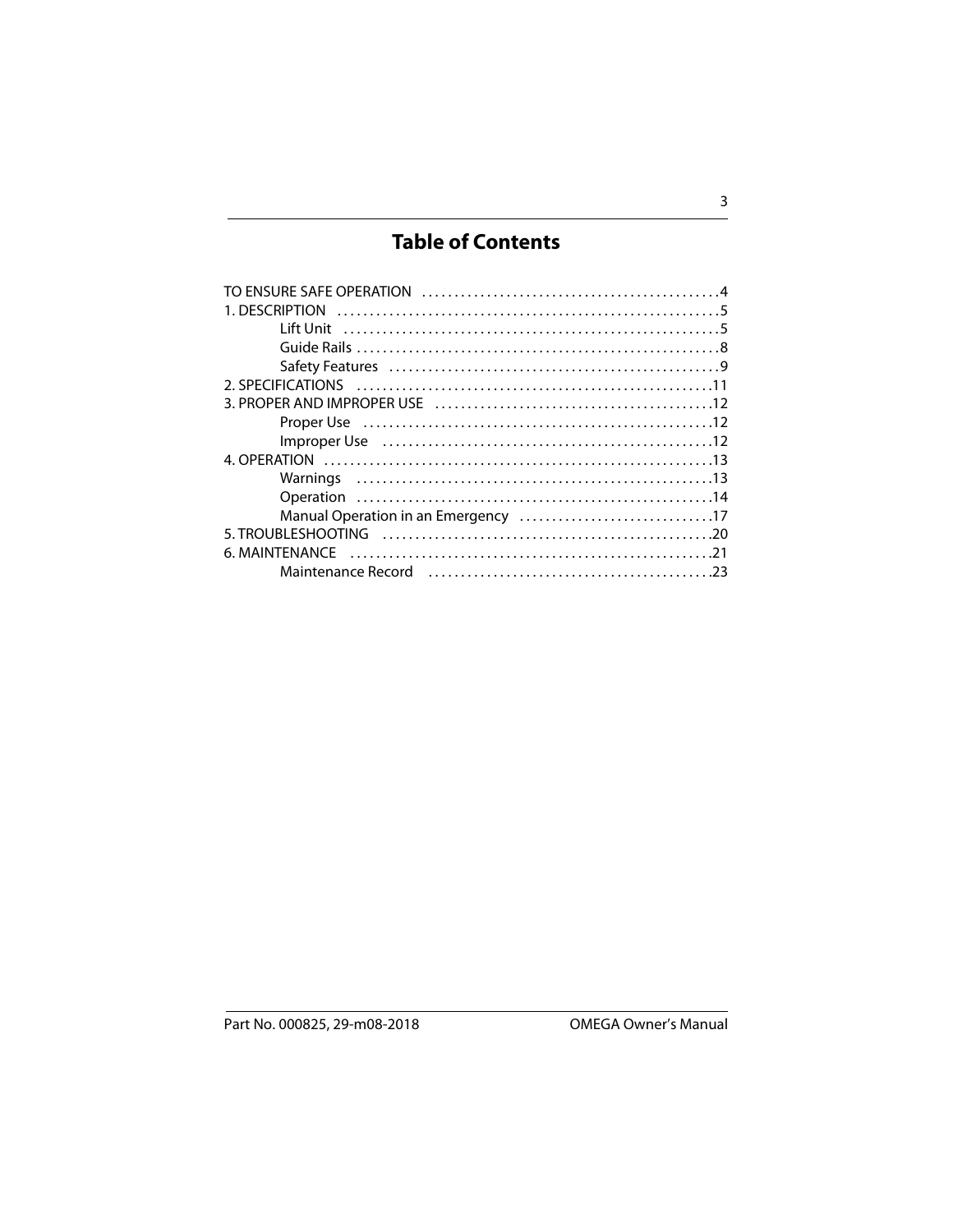# <span id="page-3-0"></span>**TO ENSURE SAFE OPERATION**

To ensure safe operation of this unit, pay careful attention to the important notes below.



### **This symbol accompanies essential safety instructions. Follow these instructions and any additional safety regulations.**

### **IMPORTANT**

- Read this manual carefully before using the platform lift.
- To prevent accidents, adhere strictly to the instructions and keep clear of moving parts at all times.
- Never exceed the maximum load capacity as indicated on the side of the carriage.
- Passengers must remain in the wheelchair or seated while the lift is operating.
- Follow instructions on all equipment labels at all times. Replace any damaged labels immediately.
- Ensure that only qualified personnel perform maintenance and service on the unit.
- When replacing parts, be sure that only genuine Savaria parts are used.
- This unit is intended for use by a mature person who understands its proper operation as set out in this manual.
- Prior to operation, make sure that:
	- All areas in and around the lift are clear of any obstructions.
	- All lights are functioning properly.
- Test your keys and emergency stop button every month.



**Wheelchair users on the platform must ALWAYS ride facing in the direction of travel.**

**Users without a wheelchair must ride sitting down on the seat and wearing the safety belt.**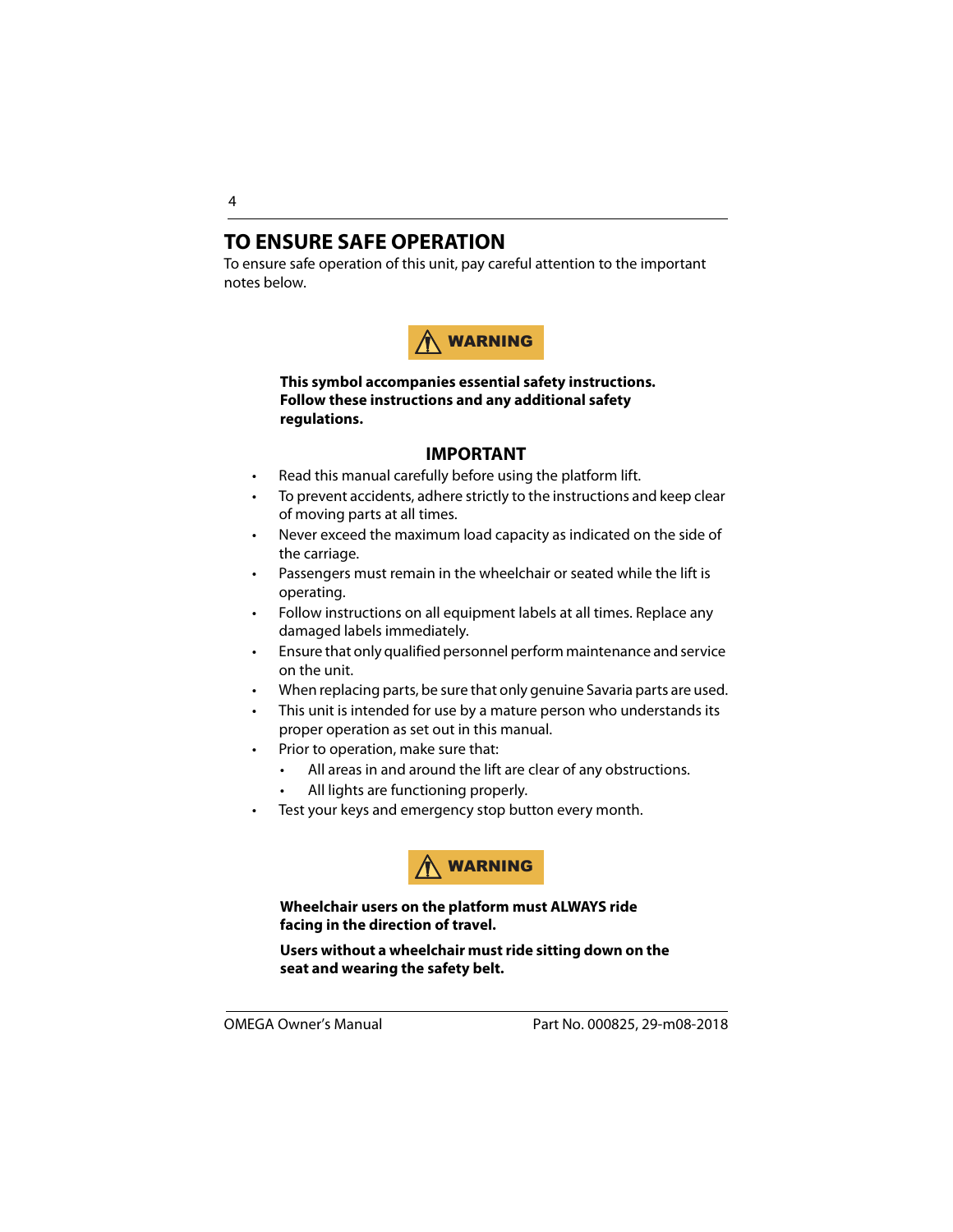# <span id="page-4-0"></span>**1. DESCRIPTION**

# <span id="page-4-1"></span>**Lift Unit**

The lift unit is comprised of the components shown in Figure 1 below.

- Platform control panel which has a key switch, an emergency STOP button, an alarm button and a running light (see Figure 4 on page 7) to indicate that the unit is in use
- Drive unit
- Safety arms
- Pendant control
- Carriage (behind cover)
- Platform access ramps
- Manual folding seat (not shown below)
- Main power switch (located on external control box)

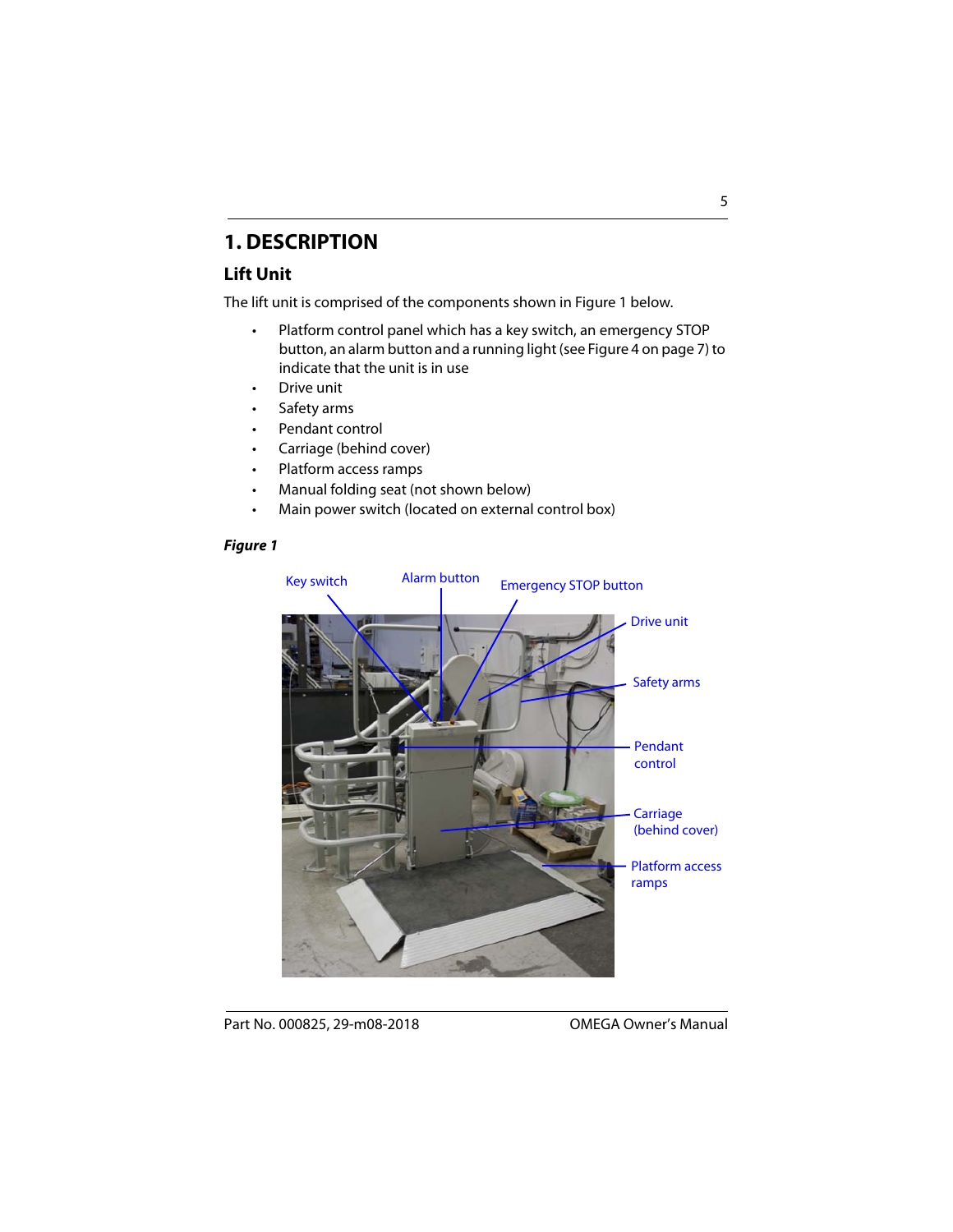The drive unit contains the components shows in Figure 2 below.

### **Figure 2**



The pendant control (shown in Figure 3 below) has **UP** and **DOWN** buttons to move the lift up and down the stairway and a red emergency STOP button to stop the lift in an emergency. When not in use, hang the pendant control on the safety arm using the hook at the back of the control.

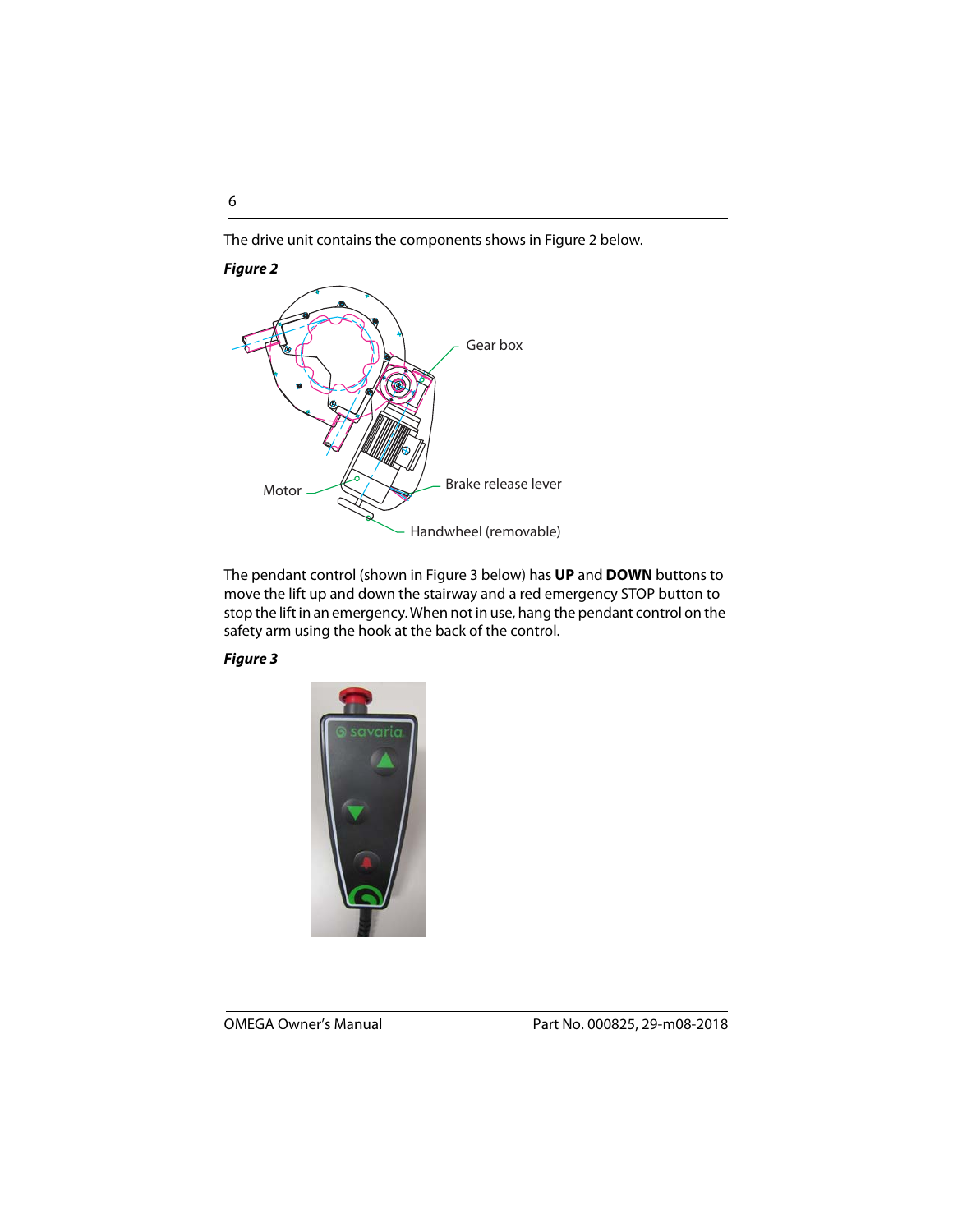#### **Control Buttons**

The control buttons on the pendant and at the landing call stations are constant-pressure type. This means you must press and hold the button to operate it. Release the button to stop the function. The emergency STOP button is push/pull.

Note that you need a key to activate the controls on the platform control panel and at the landing call station (if the call station is equipped with a key switch).



### **Never use the lift if the control buttons do not work in constant-pressure mode.**

The landing call/send stations are hard-wired with up, down, fold and unfold control buttons.

#### **Emergency STOP Button**

When you press the red emergency STOP button on the platform control panel (shown in Figure 4), the lift will stop immediately. To release the emergency STOP button, press and turn it slightly clockwise.

### **Running Light**

The red running light flashes to indicate that the unit is in use.

**Running light Alarm button** 

**Figure 4**



**Check the emergency STOP button operation weekly. If the lift does not stop when the button is pressed, DO NOT use the lift. Contact your authorized dealer.**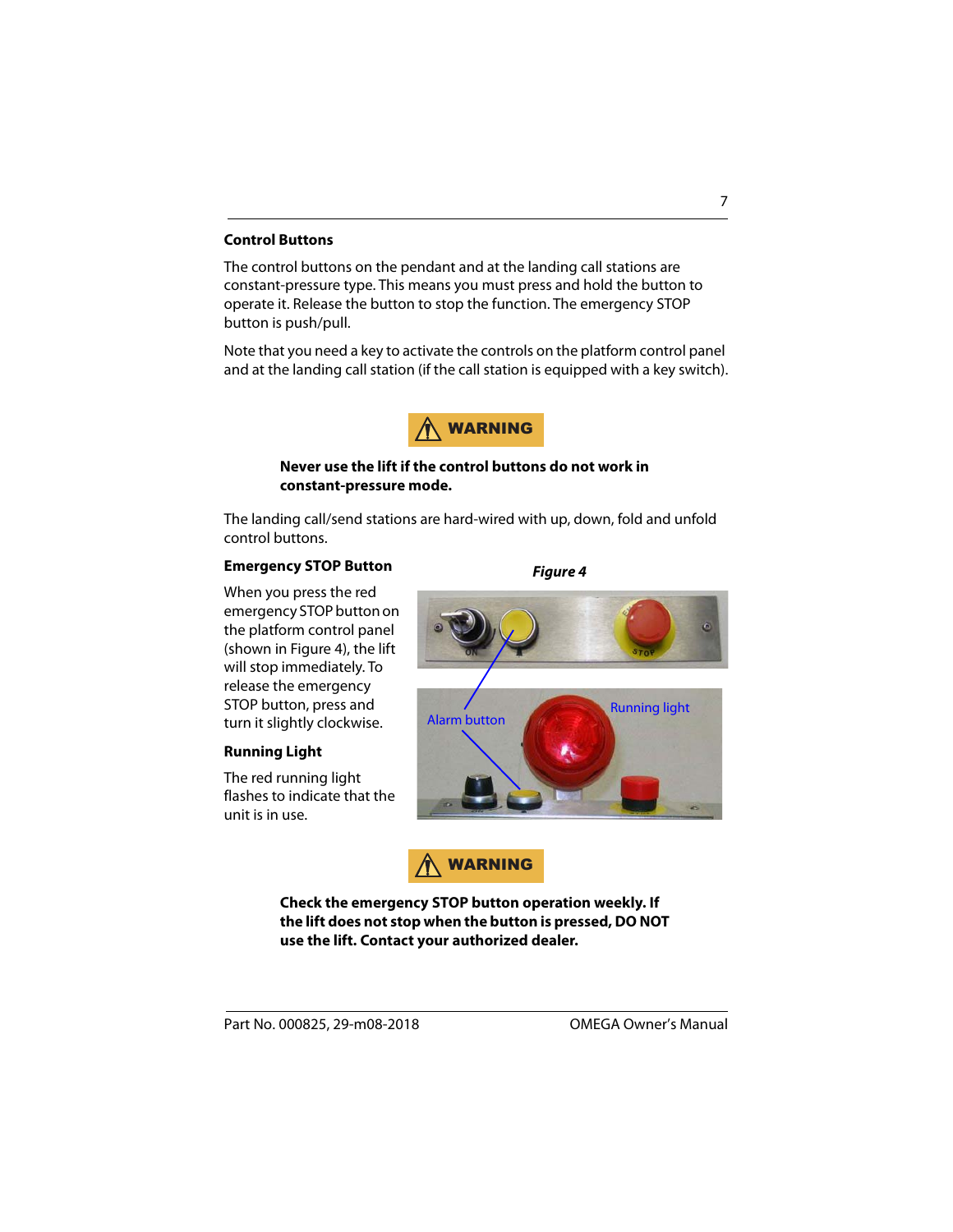# **Guide Rails**

The platform lift travels up and down the stairway along two guide rails – an upper rail and a lower rail. If the gradient is less than 20 degrees, a third rail (horizontal rail) is required to stabilize the platform. Horizontal rail sections may be required at half-landings or stop positions. A sample installation layout is shown below.

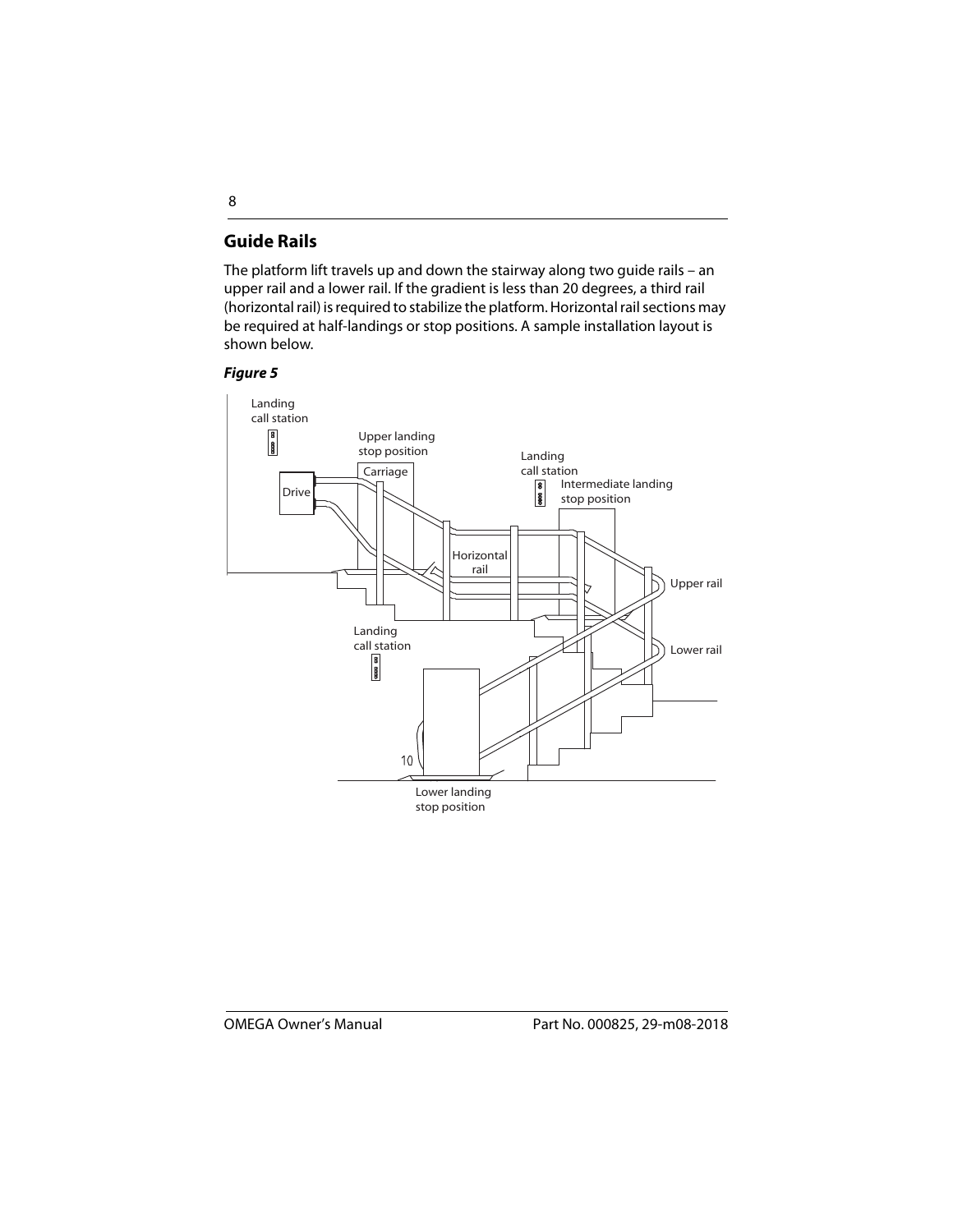# **Safety Features**

The lift has the following safety features:

- Safety arms
- Platform ramps
- Obstruction sensors
- Drive with self-locking gear and safety brake
- Overspeed governor
- Limit switches
- Audio visual alarm (running buzzer and light)

### **Safety Arms and Platform Ramps**

While in motion, the platform is protected by two safety arms. The platform is also protected by two ramps which have the dual function of facilitating access to the lift at the landings and of retaining the wheelchair while the lift is in motion.

Before the lift leaves the floor, the safety arms must be down and the platform access ramps must be up.

If the safety arms or platform ramps encounter an obstacle as they move into position, a microswitch is tripped, preventing operation of the lift until the obstacle is removed.

#### **Obstruction Sensors**

During travel, the edges of the platform ramps and the carriage are protected by sensors which stop the lift if it touches any obstacle. There are also safety underpan sensors to detect any obstacle underneath the platform and carriage and stop the lift.

### **Safety Brake (Overspeed)**

The lift is equipped with a mechanical safety brake. It engages if a drive component fails or if the normal downward travel speed is exceeded by a preset amount. Application of the brake slows the lift to a stop.



**When the safety brake engages, the lift remains locked out of use. Contact your authorized dealer to release the brake and return the lift to normal operation.**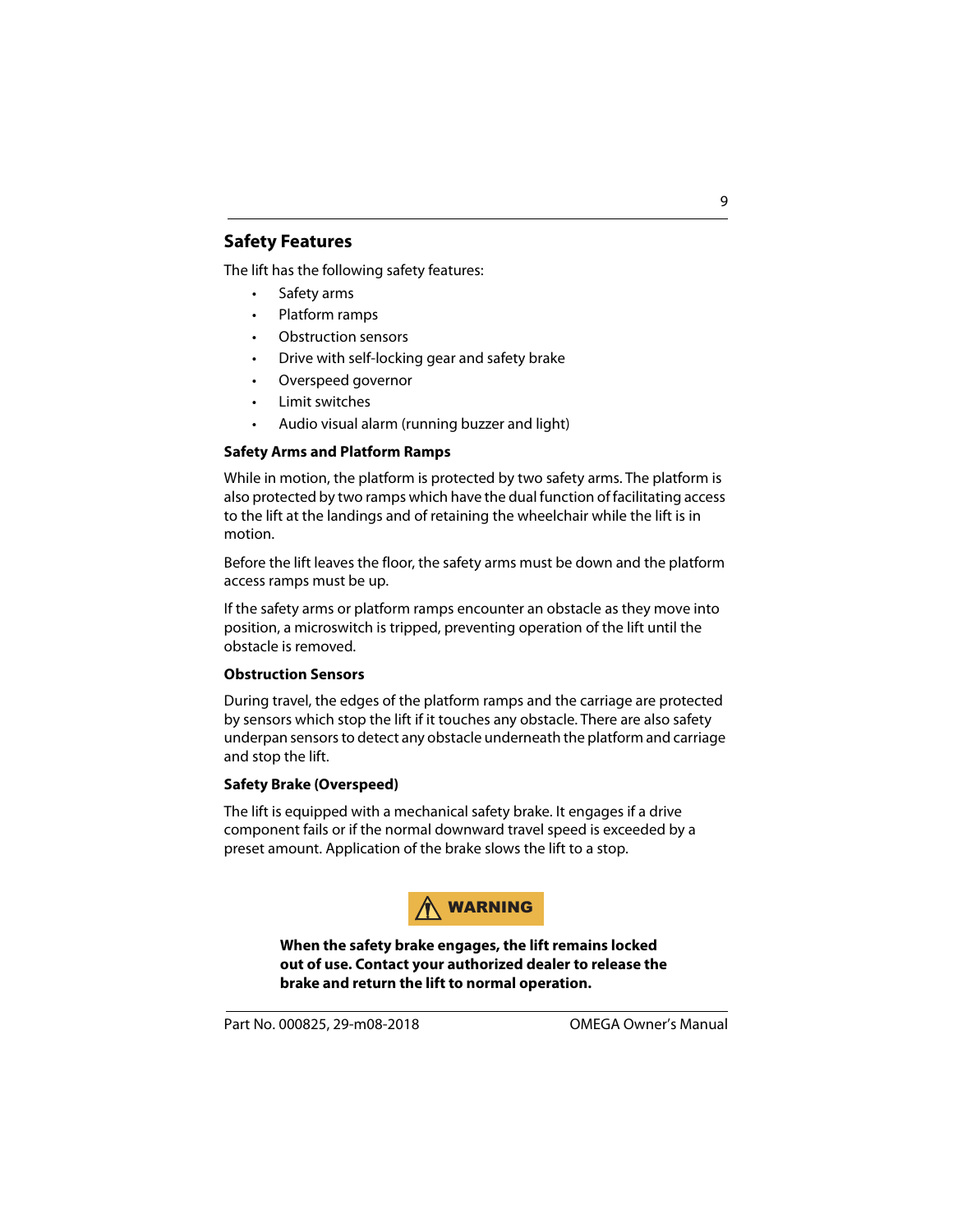### **Limit Switches**

The upper and lower limit switches allow the lift to stop automatically in the correct position at the upper or lower end of the staircase. If the upper or lower limit switch fails, the final safety limit switch stops the unit.



### **If the lift is unable to move after it stops, contact your authorized dealer to return the lift to normal operation.**

### **Audio Visual Alarm**

There is an audio visual alarm to indicate that the unit is running. This includes a buzzer and a red running light on the platform control panel that flashes when the unit is in use. See Figure 4 on page 7.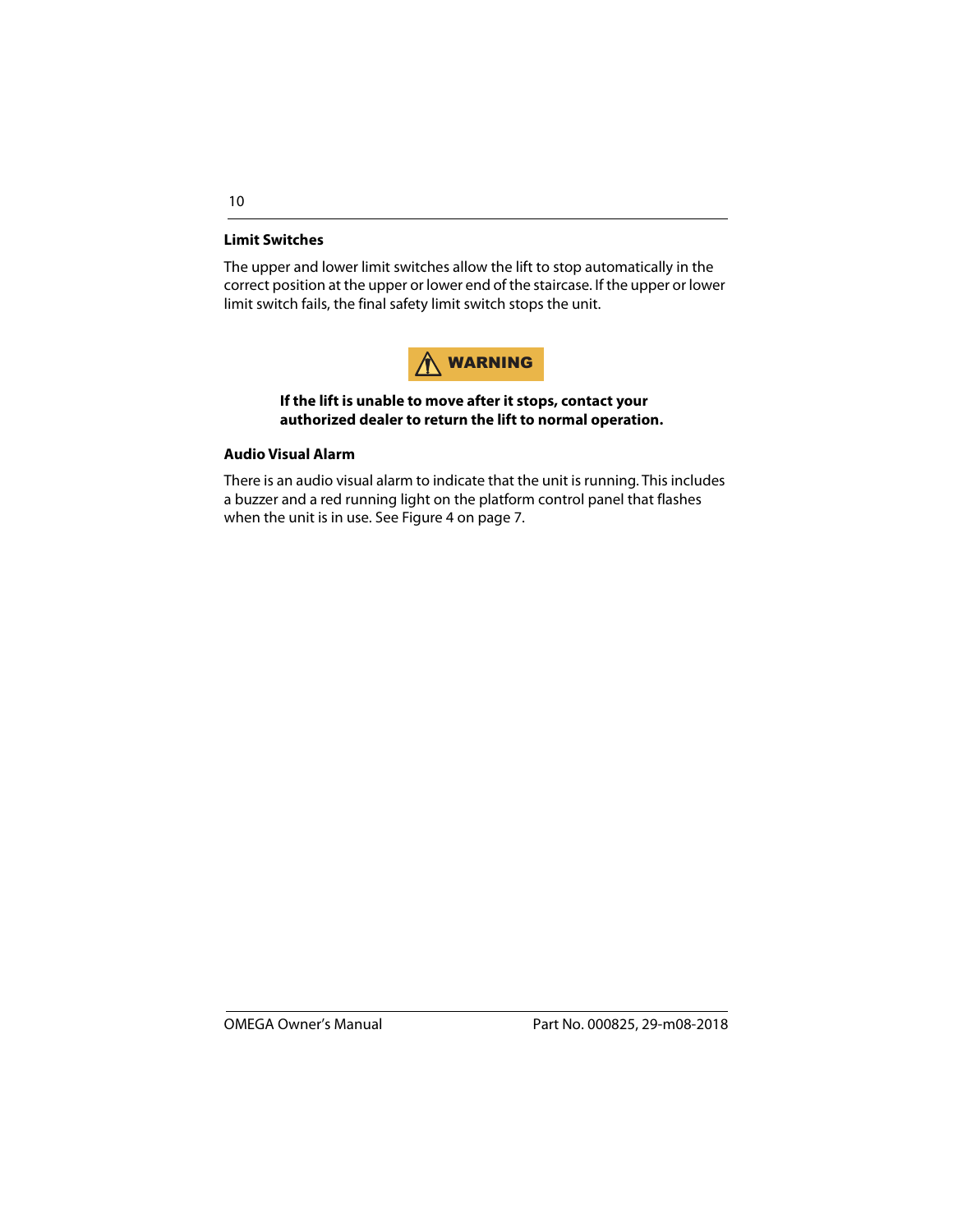# **2. SPECIFICATIONS**

| <b>Performance</b>              |                                                                                                                                    |  |  |  |
|---------------------------------|------------------------------------------------------------------------------------------------------------------------------------|--|--|--|
| <b>Travel direction</b>         | Forward/backward                                                                                                                   |  |  |  |
| Travel length                   | Up to 164 feet (50 metres)                                                                                                         |  |  |  |
| Speed (up/down)                 | 14 feet/minute (0.07 metres/second)                                                                                                |  |  |  |
| Daily cycle                     | Normal: 10<br>Heavy: 30<br>Excessive: 50<br>Maximum starts in 1 hour on standard installation: 5                                   |  |  |  |
| Capacity                        | 1 person in a wheelchair or sitting on the manual<br>folding seat; seat capacity is 330 lb (150 kg)                                |  |  |  |
| Maximum load                    | 550 lb (250 kg)                                                                                                                    |  |  |  |
| Gradient                        | Variable up to 55°                                                                                                                 |  |  |  |
| <b>Environmental Conditions</b> |                                                                                                                                    |  |  |  |
| Temperature                     | -31°F to +113°F (-35°C to +45 °C)                                                                                                  |  |  |  |
| Noise                           | Less than 70 db                                                                                                                    |  |  |  |
| Power supply                    | 240V (+/-5%), single-phase, 60 Hz                                                                                                  |  |  |  |
| Motor                           | 1 hp (0.75 kW), 2.2 kW over 30 m                                                                                                   |  |  |  |
| <b>Controls</b>                 |                                                                                                                                    |  |  |  |
| Pendant control buttons         | Two drive buttons used to move the lift up or down<br>the stairway and one emergency STOP button                                   |  |  |  |
| Call station controls           | Used to call/send the lift, fold/unfold the platform<br>(for automatic platform); has an optional key switch<br>to enable controls |  |  |  |
| Platform control panel          | Emergency STOP button to bring the lift to an<br>immediate stop                                                                    |  |  |  |
|                                 | Key switch to enable controls                                                                                                      |  |  |  |
|                                 | Alarm button to signal for help<br>Running light that flashes to indicate the unit is in use                                       |  |  |  |
|                                 |                                                                                                                                    |  |  |  |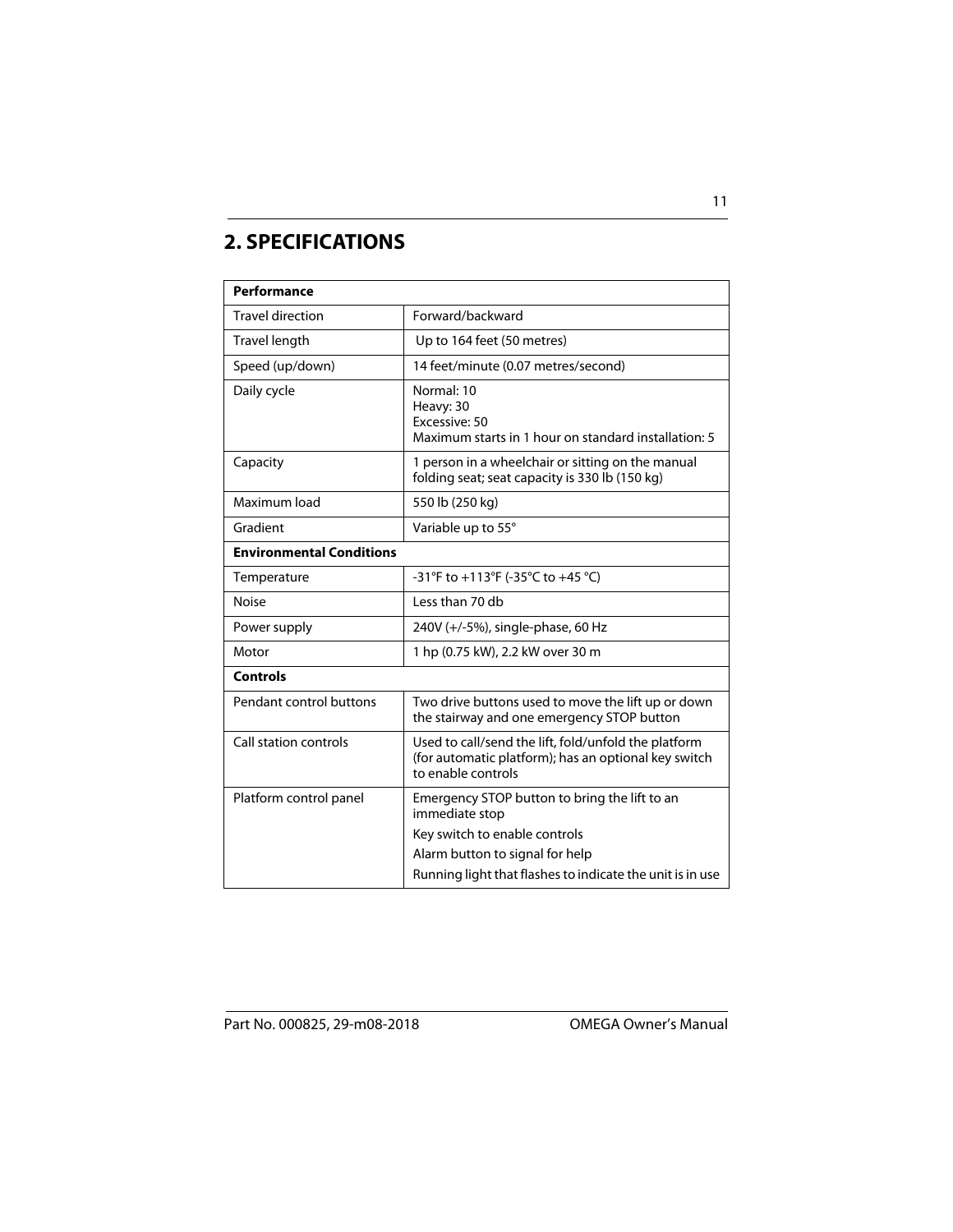# **3. PROPER AND IMPROPER USE**

# **Proper Use**

The OMEGA lift is an accessibility device used to provide access over straight-run stairs with a constant gradient. The lift will transport a passenger either sitting in a wheelchair or on the manual folding seat. The lift is designed for use by a self-sufficient person with knowledge of the unit's operation and general maintenance instructions.

### **NOTE**

If the person using the lift is not self-sufficient, it must be operated by an attendant. Always remain still while the lift is in motion. Do not use the lift when someone else is using the stairway.

WARNING

**Wheelchair users on the platform must ALWAYS ride facing in the direction of travel.**

**Users without a wheelchair must ride sitting down on the seat and wearing the safety belt.**

## **Improper Use**

- Do not transport objects on the platform.
- Do not transport more than one person at a time.
- Do not stand on the platform.
- Do not overload the lift.
- Do not spray any liquids onto the lift or rails.
- Do not make any modifications to the lift.



### **For your safety, use the lift only as intended.**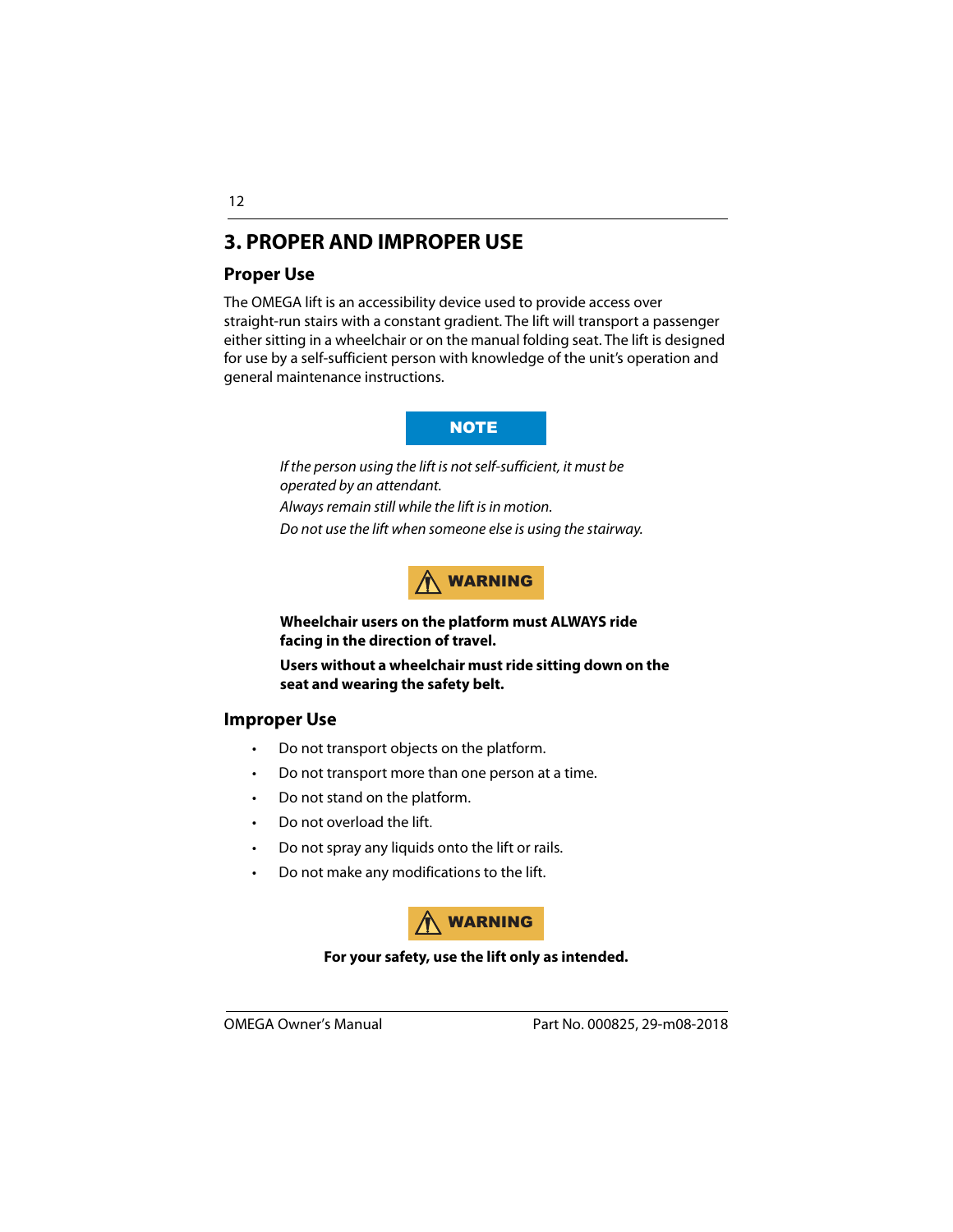# **4. OPERATION**



#### **For your safety, read this manual before using the lift and always use the lift only as intended.**

### <span id="page-12-0"></span>**Warnings**

- Ensure there is unrestricted access to the platform and the main power switch in the external control box.
- Never overload the platform.
- While on board the lift, always remain seated with the wheelchair brakes on. If the wheelchair is electric, turn it off as long as the lift is moving. Keep your feet on the wheelchair footrest.
- Note that in some installations where there is low overhead, you may have to reposition yourself on the platform to avoid contacting the ceiling
- If using the manual folding seat, make sure the seat belt is securely fastened. Be sure to fold up the seat after use.
- While on board the lift, always look in the direction of travel and stop the lift immediately if there is anyone on the travel route.
- During operation of the lift, the landings and travel route must always be illuminated.
- Keep the platform key in a safe storage place for access by authorized personnel only. Be sure to remove the key after each use.
- Never leave the lift halfway up the staircase.
- Never use the lift unless a trained person is available to operate it in manual mode in an emergency situation.
- Never place your hands or any objects close to the rails or the platform while the lift is in motion.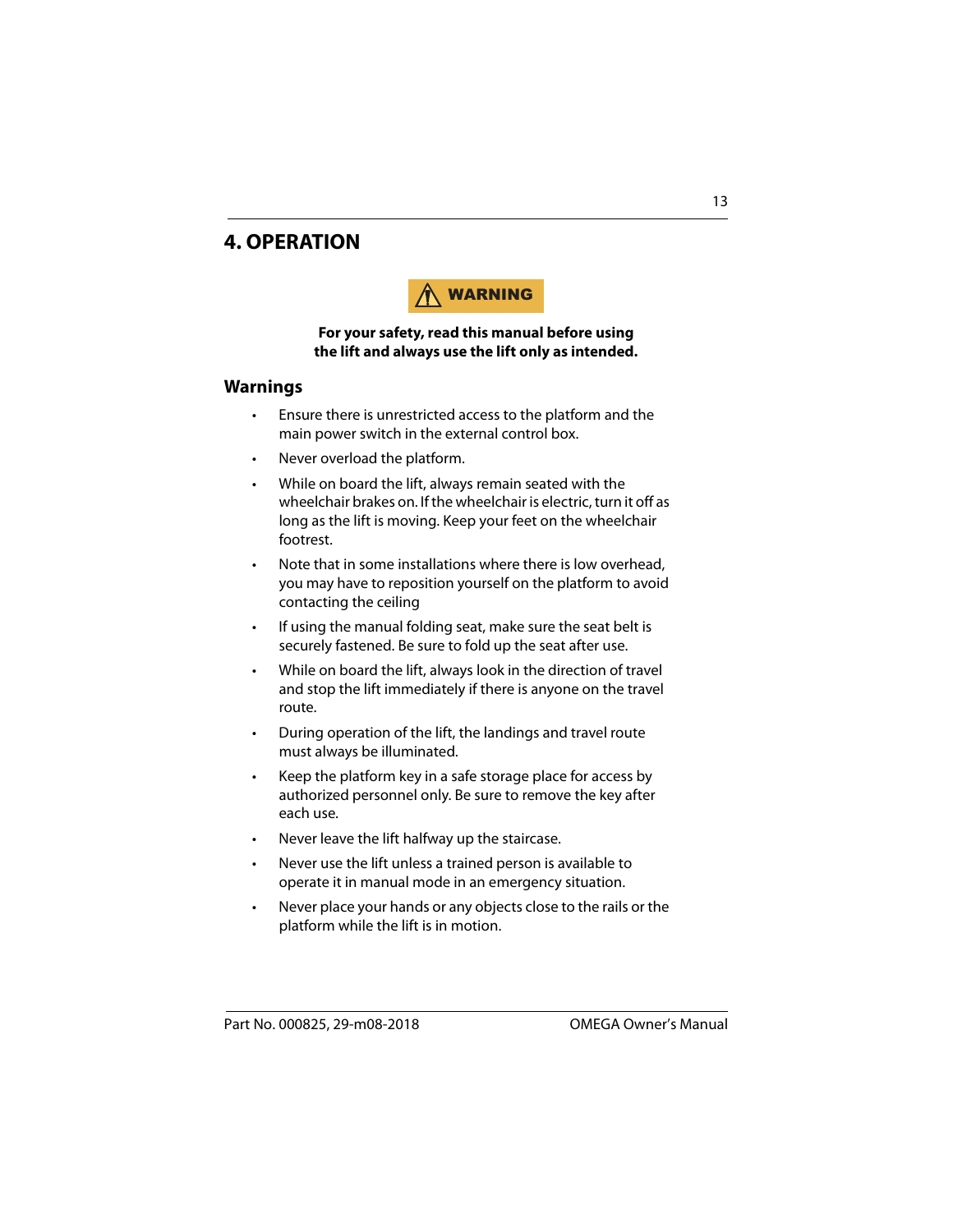# **Operation**

- **1** Make sure the pendant control is plugged into the jack located on the side wall of the carriage body (see Figure 6). If not, unscrew the cap and plug it in.
- **2** Turn on the main power switch on the external control box. Note that when the main power switch is turned off, you cannot run the lift using any of the controls.
- **3** If the lift is not at the desired landing, you can call the lift using the call station controls (Figure 7 shows a call station for an automatic platform). Note that the call station controls will only control the lift when the platform is folded up.
- **4** To call the lift, first insert the key into the call station key switch (if equipped) and turn it on.
- **5** Press and hold either the **UP** or **DOWN** button to move the lift towards you.

**NOTE:** Make sure you can see the lift at all times when it is moving; stop it immediately if there is an obstacle in the way.

**6** The lift will stop automatically at the desired landing.

### **Figure 6**



PENDANT JACK





In the event that the lift does not stop after releasing the control button, you can turn off the call station key switch (if equipped) to stop travel.

- **7** Press and hold the **UNFOLD** button on the call station to lower the platform and raise the safety arm. The access ramp will lower automatically. Be careful of the moving parts.
- **8** If using the manual folding seat, fold down the seat.
- **9** Turn off and remove the key from the call station key switch (if equipped).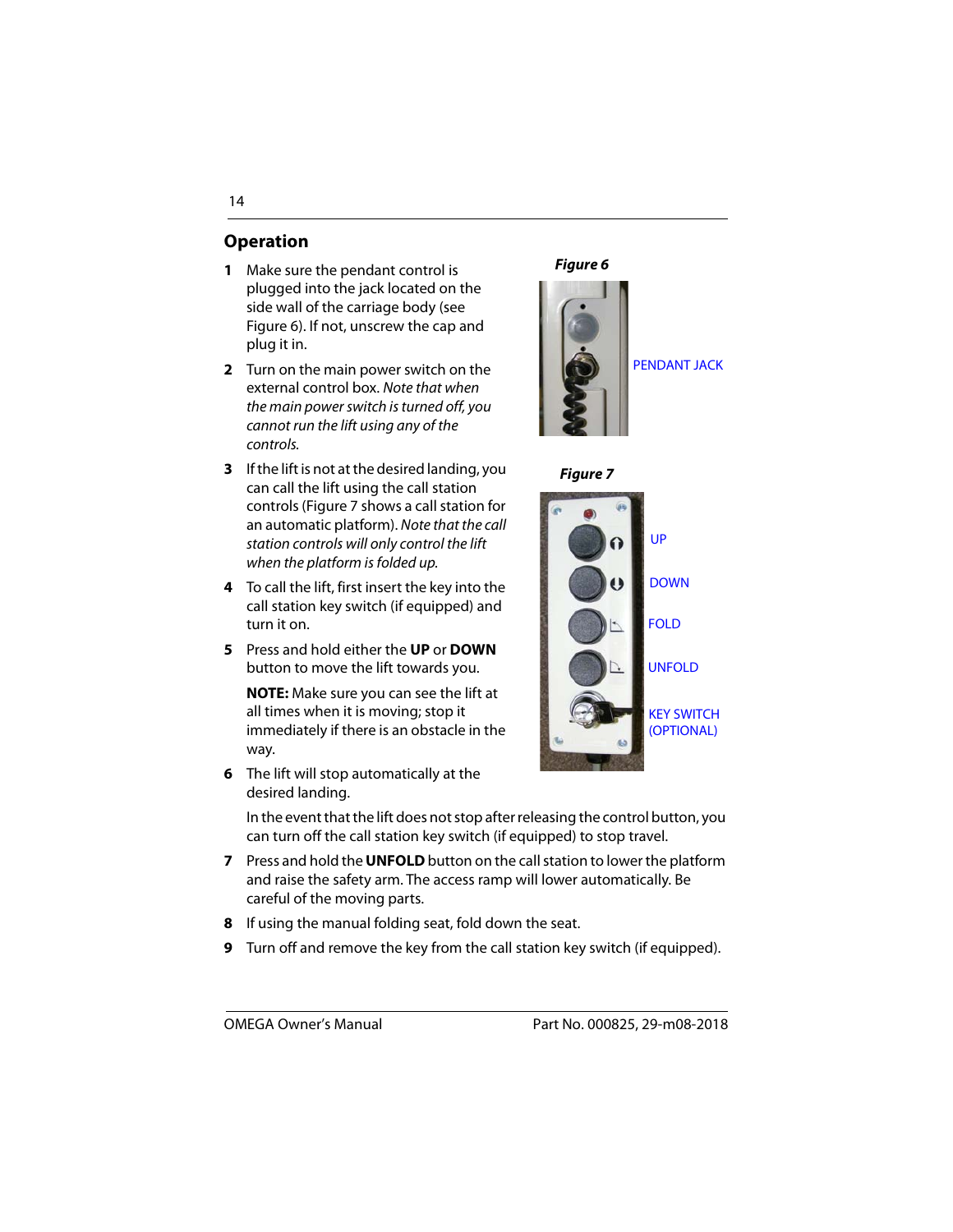Part No. 000825, 29-m08-2018 OMEGA Owner's Manual

**10** Drive the wheelchair onto the platform and park it so that no part of the passenger's body or the wheelchair projects from the platform. Engage the wheelchair brakes. If the wheelchair is electric, turn it off.

If using the manual folding seat, be sure to fasten the seat belt.

- **11** Lower the safety arm and the access ramp will lift up automatically.
- **12** Insert the key into the platform key switch and turn it on to activate the platform controls.
- **13** To travel up or down the stairs:
	- Press either the **UP** or **DOWN** drive button on the pendant control (shown in Figure 8) to drive the lift to the desired landing. Note that the safety arms remain down and the access ramps remain up in the locked position as long as the lift is in motion.
	- The lift will stop automatically at all landings. If you keep the drive button pressed at an intermediate stop, the lift will stop briefly and then continue travelling towards the next landing.
	- If you need to stop the lift along the travel route for any reason, release the drive button. If this does not work, press the red emergency STOP button on the platform control panel or the handheld pendant.



**Figure 8**

- **14** When the lift reaches the desired landing, it stops automatically.
- **15** Keep the drive button pressed until the safety arm is raised and the exit ramp is lowered.

**NOTE:** If there is an acoustic signal 5 seconds after releasing the drive button, then the lift is probably not in the exact recharging position. Reactivate the drive button to bring the lift to the exact position.

- **16** Turn off and remove the key from the platform key switch.
- **17** Disengage the wheelchair brakes and drive off the platform.

If the manual folding seat was used, release the seat belt.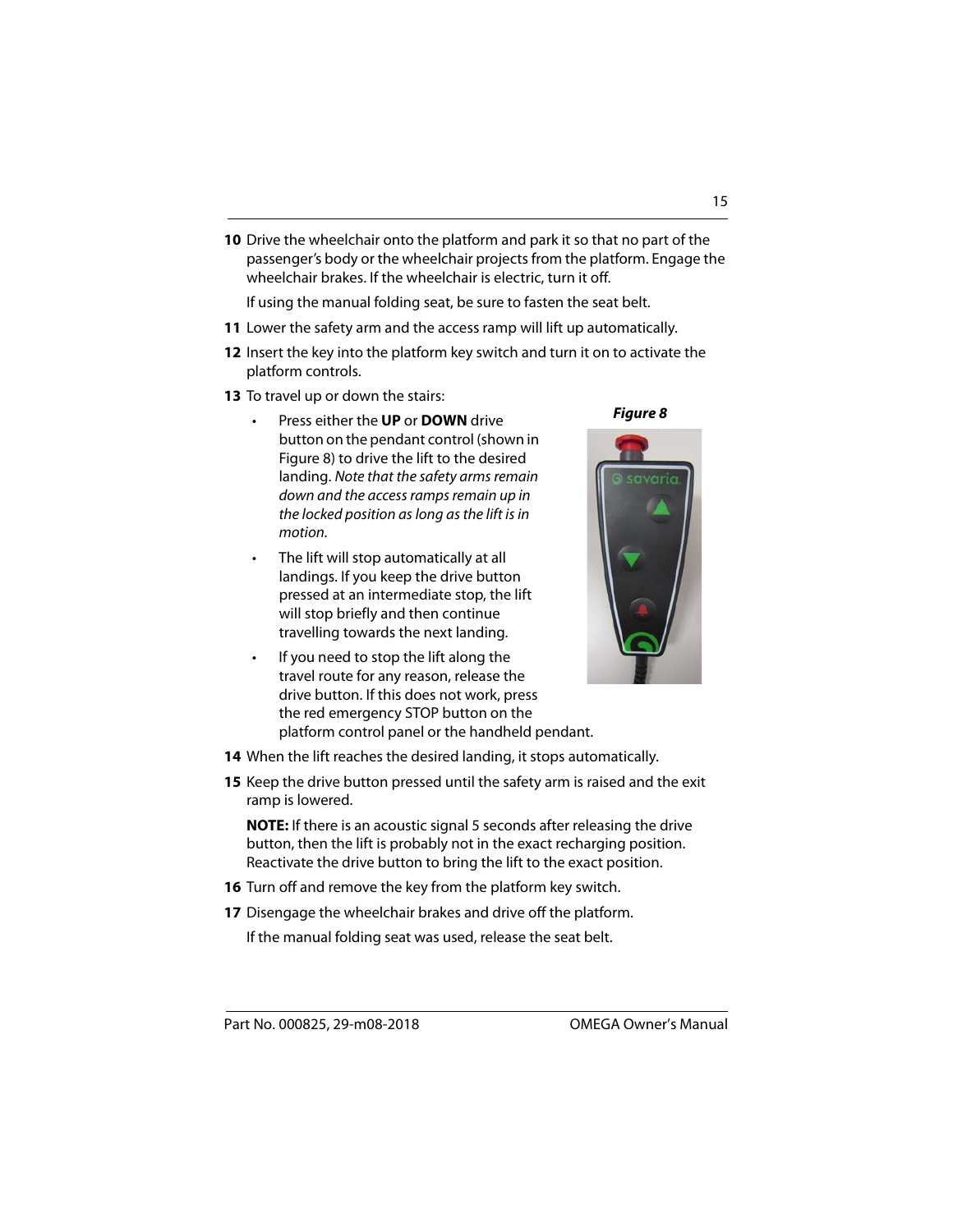**18** Press the **FOLD** button on the call station to fold down the safety arms and fold up the platform (see Figure 9). Fold up the seat by hand.

**NOTE:** When you fold up the platform, the call station controls are reactivated so you can send the lift to the desired parking station if needed.

**19** When the lift is not in use, be sure to switch if off with the platform key and keep the key in a safe place to avoid unauthorized use.

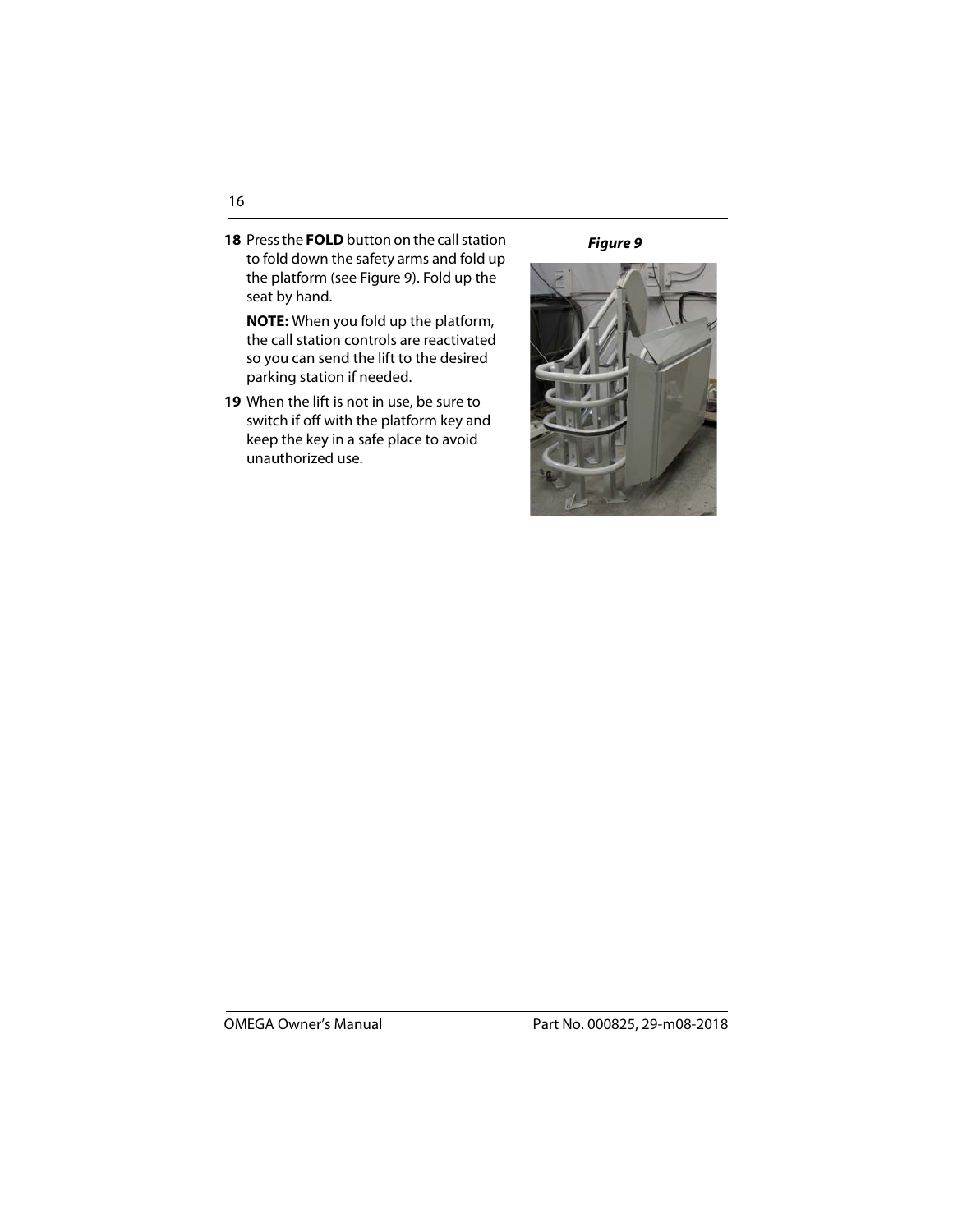### **Manual Operation in an Emergency**

You can use manual operation to bring the lift to the next landing in the event of a power failure or equipment breakdown.



**Before proceeding with manual operation, you MUST switch off the main power switch on the external control box.**

### **Moving the Lift in an Emergency**

- **1** Switch off the main power switch on the external control box.
- **2** Push back the small lever protruding from the handwheel access hole in the bottom of the drive unit cover. Install the handwheel on the motor shaft (see Figure 10 below). NOTE that you can also use an electric drill with the provided adapter for faster lowering.
- **3** Turn the handwheel in the desired direction until the closest landing has been reached. Note that this process is very slow.
- **4** Remove the handwheel. Store the handwheel in an easily accessible place.

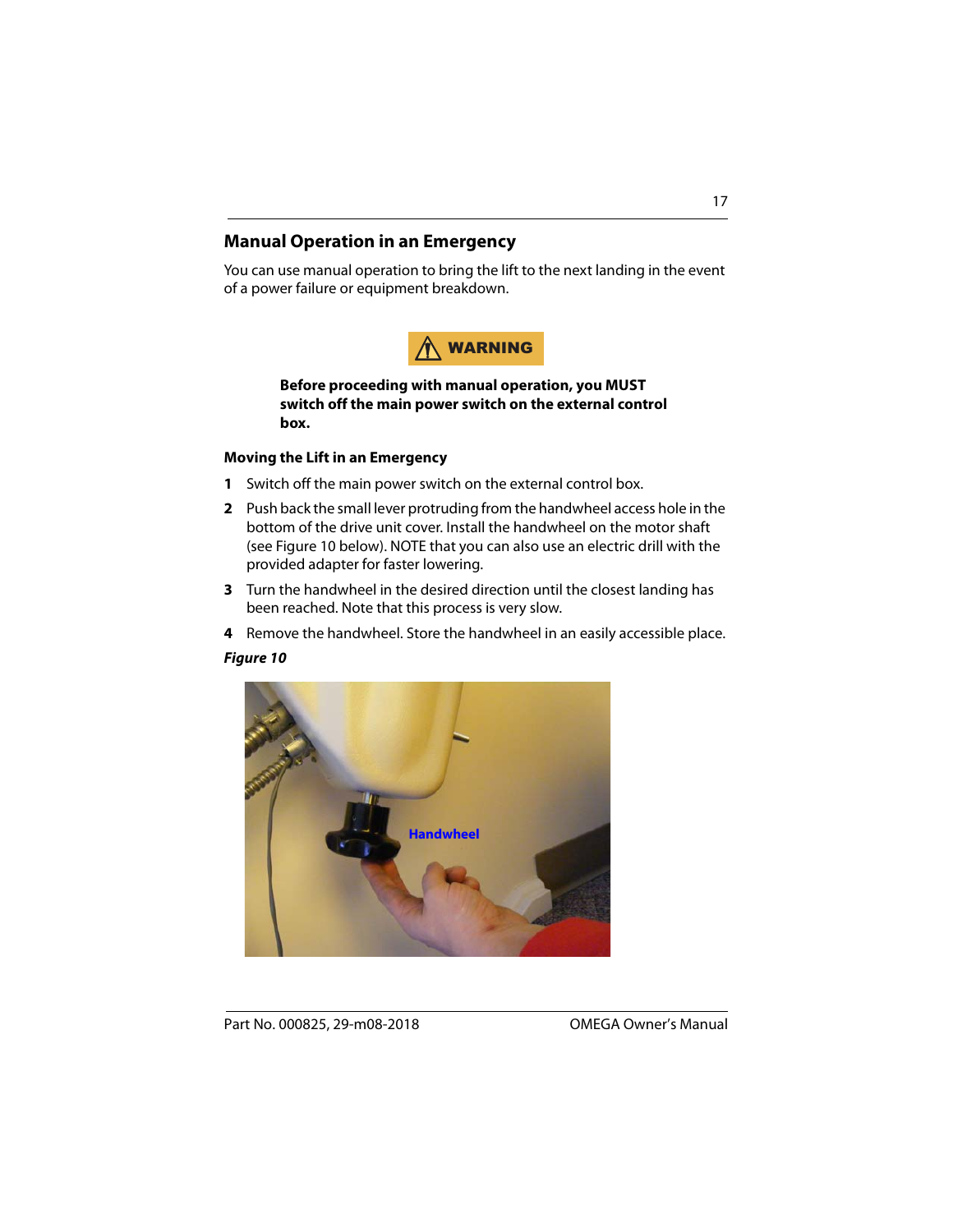**5** Lift up the safety arm and assist the passenger off the platform.

**NOTE:** If you are unable to drive the lift to the next landing, you will need to release the safety arms as described in the procedure below.

- **6** Lock the platform with the padlock on the carriage.
- **7** Contact your authorized dealer if repair to the lift is required.
- **8** To operate the lift again, turn on the main power switch on the external control box.

### NOTE

After use of any emergency function (access key or manual lowering device), ensure that all doors/gates are secure and locked. While the emergency function is in use, DO NOT leave the area unattended.

### **Releasing the Safety Arms in an Emergency**

- **1** To release a safety arm, press and hold the upper landing arm release lever located at the back of the carriage (see Figure 11 on the next page).
	- To release the left safety arm (as viewed from the front of the unit), press the upper lever.
	- To release the right safety arm (as viewed from the front of the unit), press the lower lever.
	- Note that this is the same for a left- or a right-hand unit.



**Be very careful not to release the downside safety arm and put the passenger in danger.**

**2** While pressing and holding the appropriate lever, release the safety arm by pulling abruptly.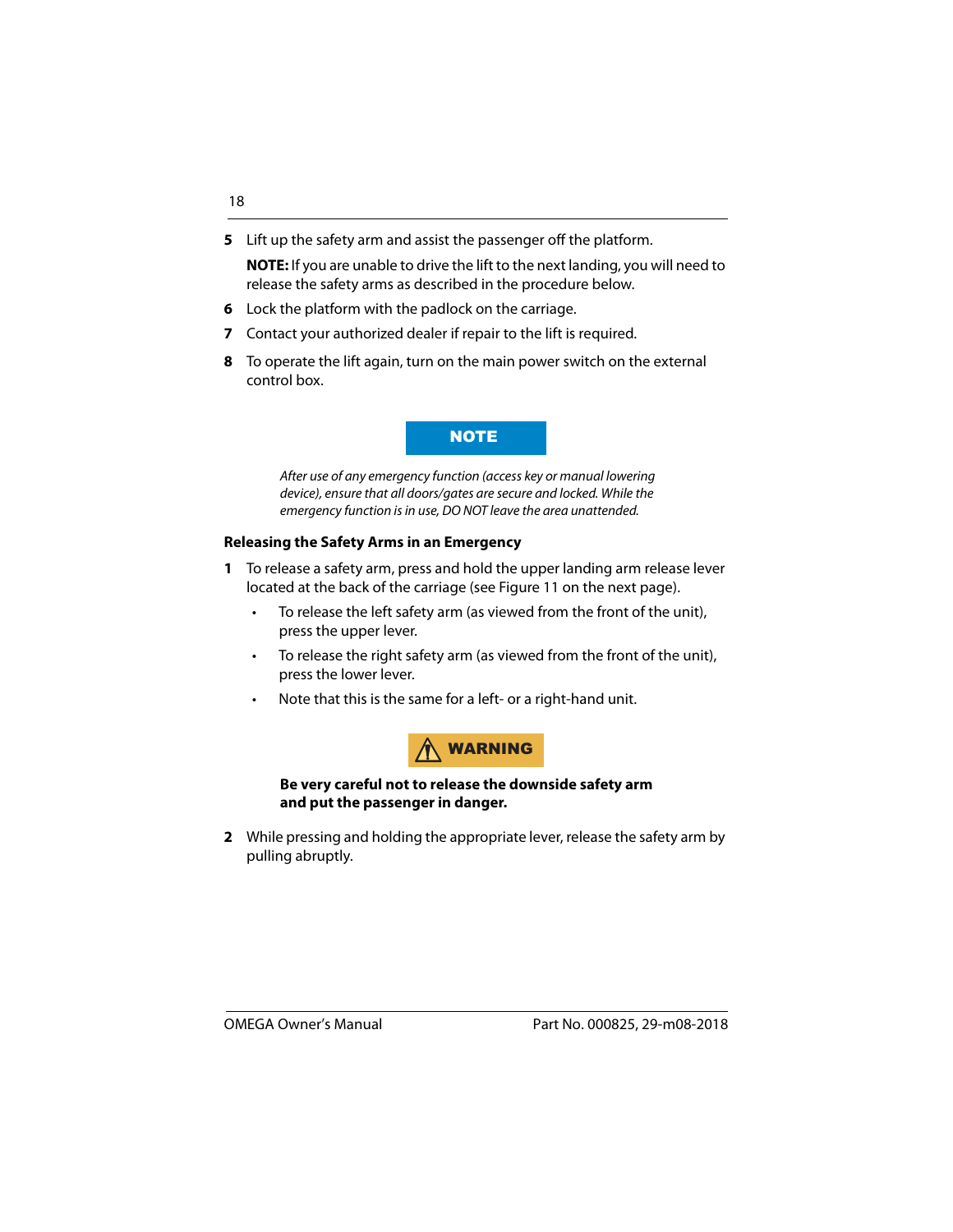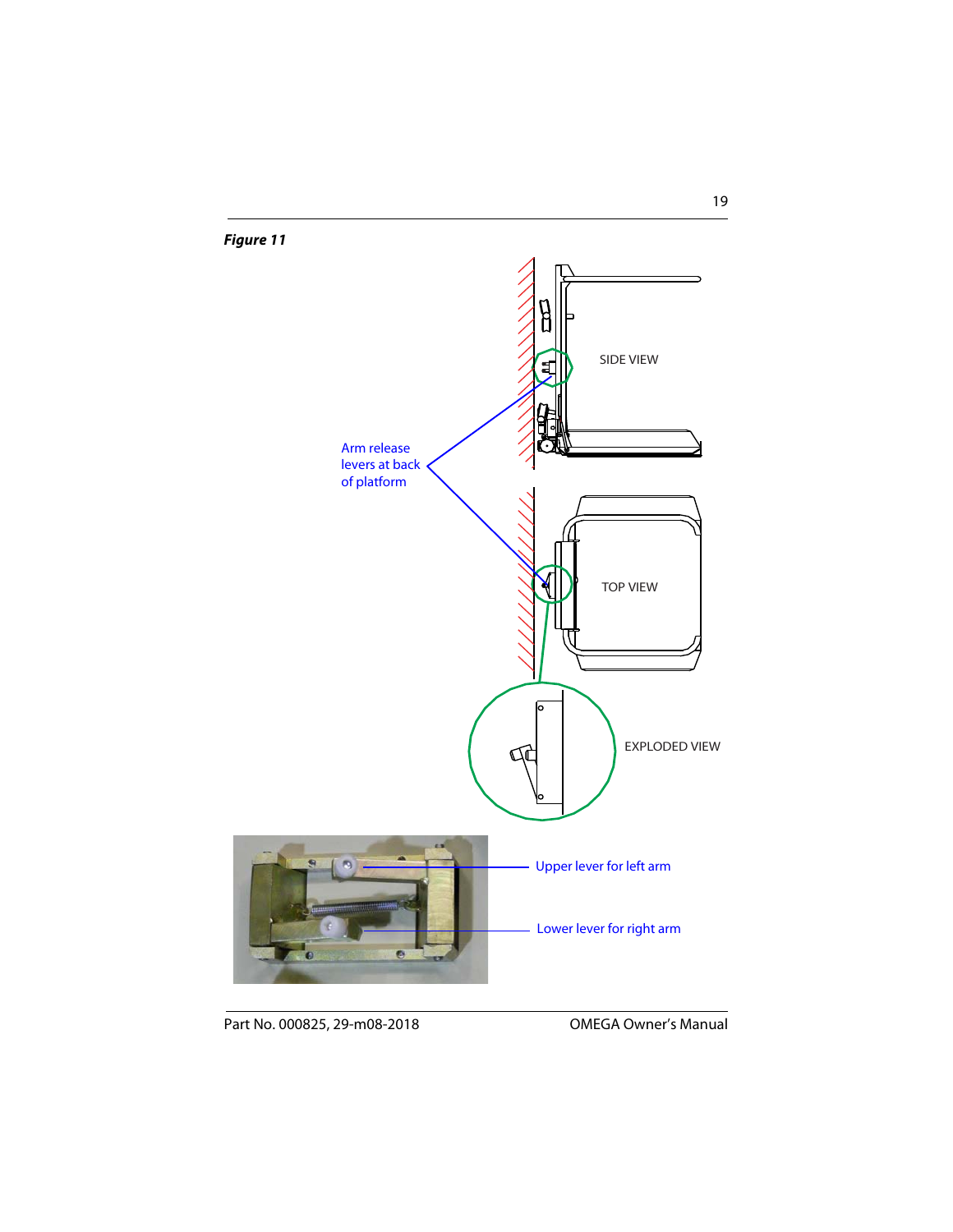# **5. TROUBLESHOOTING**

For safety reasons, the lift is equipped with several electrical and mechanical locking devices. The lift will not work if any of these devices is tripped or if the order of events is incorrect.



### **Only qualified technicians are authorized to perform repairs and 6-month maintenance. DO NOT manipulate, modify or remove any safety feature of the lift. Contact your authorized dealer as necessary.**

Follow through the items below to determine a possible reason for the problem before contacting your authorized dealer.

- **1** If you're having a problem with a call station, note the following:
	- When the controls at one call station are activated, all other call stations are automatically deactivated. The lift can only be controlled by one control at a time.
	- The platform must be folded up for the call station controls to function.
	- Check that the key switch (if equipped) on the call station is turned on.
- **2** If the lift will not move, check the following:
	- Check that the main power switch on the external control box is turned on. Turn on the platform key switch and make sure the green lamp on the platform turns on.
	- Check that there are no blown fuses in the building power distribution box.
	- Check that all emergency STOP buttons are released.
	- Check for obstacles underneath the access ramps and platform.

If the problem persists, contact your authorized dealer for assistance.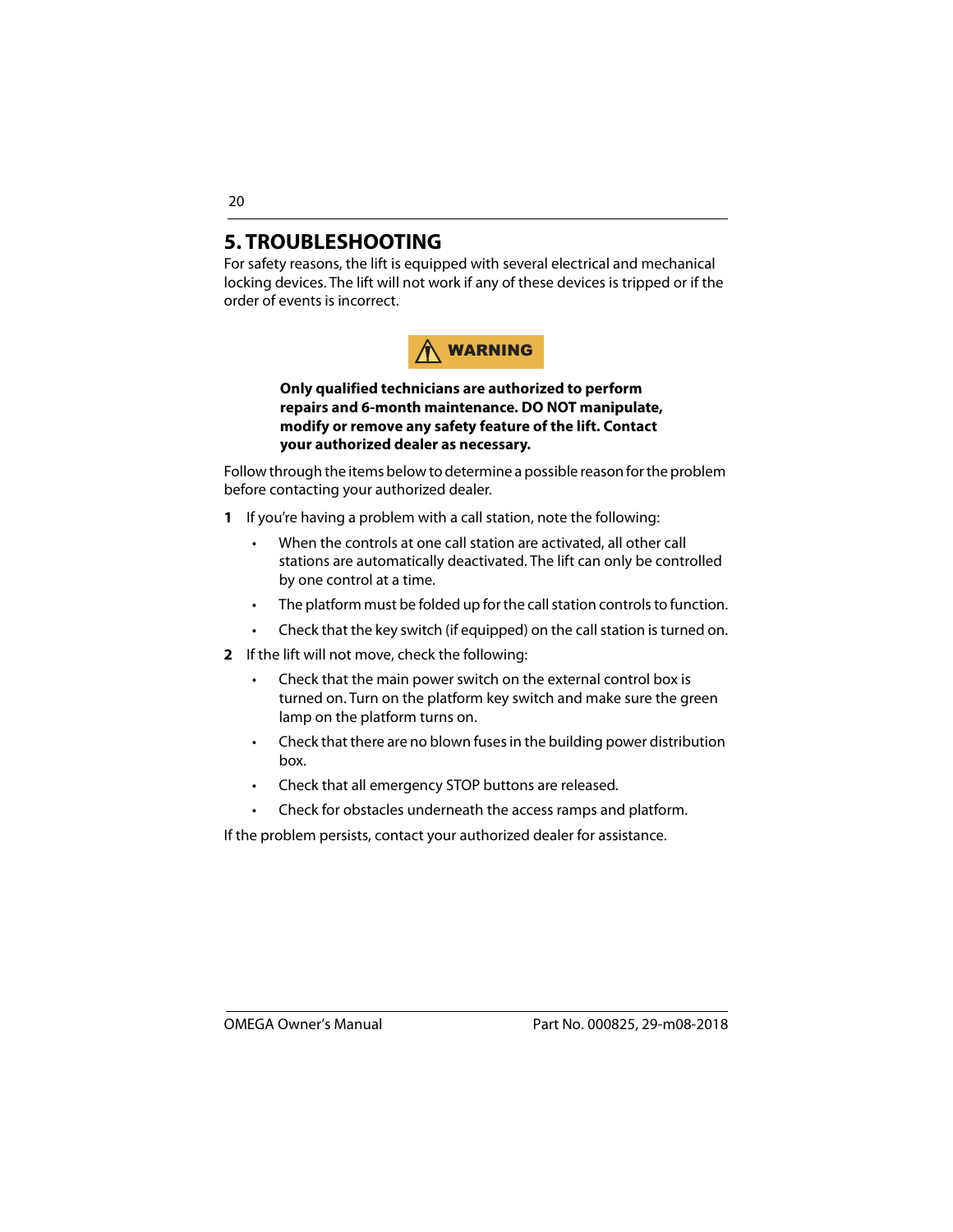# <span id="page-20-0"></span>**6. MAINTENANCE**

Periodic checks and maintenance are necessary to ensure your safety and proper operation of the lift. Refer to the table below for a list of checks and maintenance items.



**To ensure your safety and proper operation of the lift, be sure to check the items below that are identified as WEEKLY. Contact your authorized dealer to perform 6-month maintenance and repairs.**

| <b>MAINTENANCE SCHEDULE</b>                                                                                                        |                  |  |
|------------------------------------------------------------------------------------------------------------------------------------|------------------|--|
| <b>ITEM TO BE CHECKED</b>                                                                                                          | <b>FREQUENCY</b> |  |
| <b>BY OPERATOR</b>                                                                                                                 |                  |  |
| Check that the lift does not start moving until the safety<br>arms are down and the access ramps are up in the safety<br>position. | Monthly          |  |
| Check that the safety arms and ramps remain closed while<br>travelling.                                                            | Monthly          |  |
| Verify that the safety arms cannot be lifted up when you<br>are travelling between two landings.                                   | Monthly          |  |
| Verify that the lift stops immediately when the emergency<br>STOP button is pressed.                                               | Monthly          |  |
| Verify that the lift stops at every landing.                                                                                       | Monthly          |  |
| Verify that the lift stops when the directional drive button<br>is released.                                                       | Monthly          |  |
| Verify that the lift stops immediately if the ramp runs into<br>an obstacle.                                                       | Monthly          |  |
| Verify that the lift stops immediately if an obstacle is<br>detected underneath the platform.                                      | Monthly          |  |
| Use a dry clean cloth to clean the outside of the rail tubes.                                                                      | As required      |  |
| Ensure clear access to the drive and main power switch in<br>the external control box.                                             | As required      |  |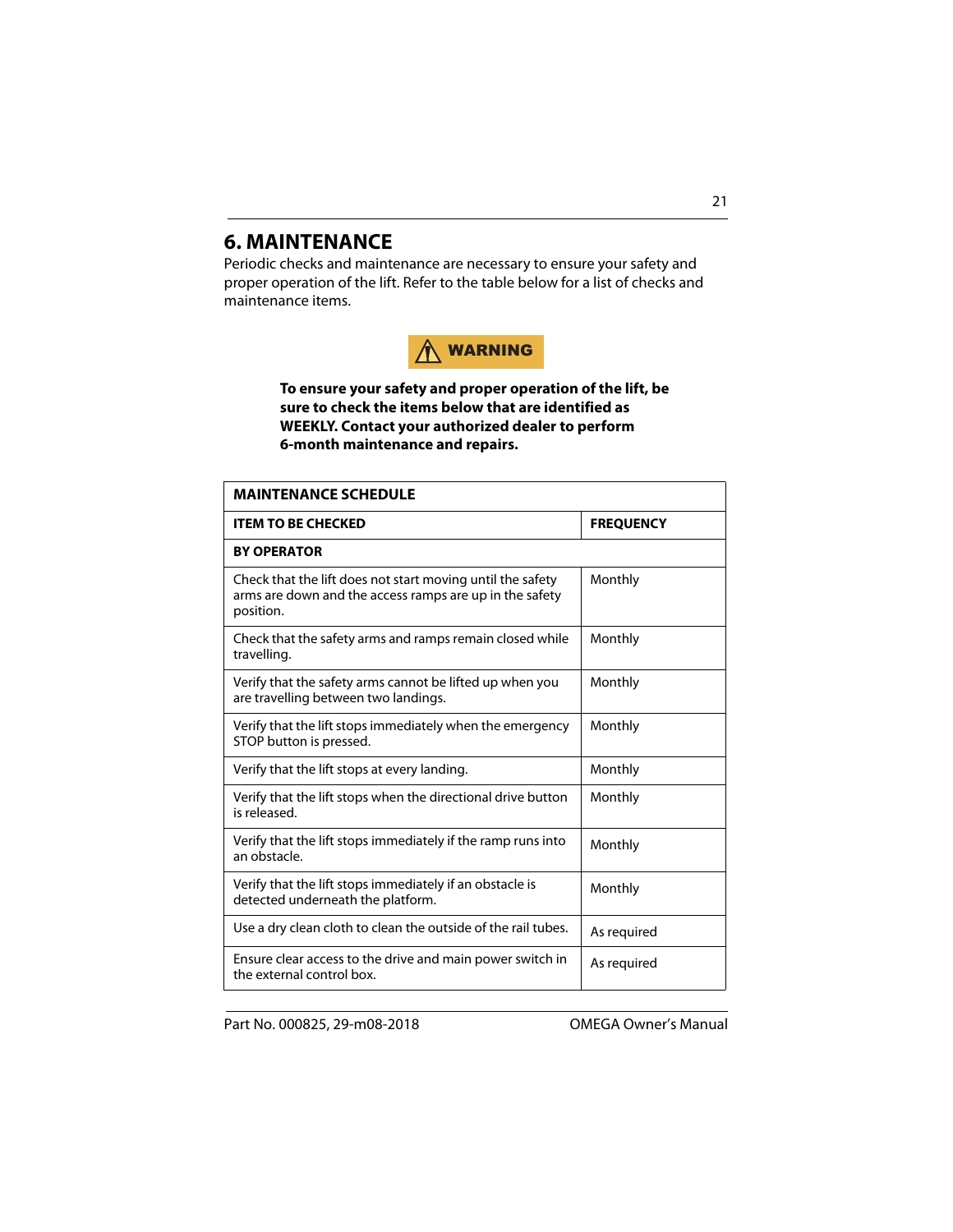| <b>BY AUTHORIZED DEALER</b>                                                                                                                                            |                |  |  |
|------------------------------------------------------------------------------------------------------------------------------------------------------------------------|----------------|--|--|
| Verify proper operation of all limit switches.                                                                                                                         | Every 6 months |  |  |
| Check the tension in the drive cable and adjust if required.                                                                                                           | Every 6 months |  |  |
| Check that the drive sprocket teeth and the nylon rollers on<br>which the lift runs are not worn or damaged. There must be<br>no scoring or flattening of the rollers. | Every 6 months |  |  |
| Verify proper operation of the safety brake (overspeed<br>governor).                                                                                                   | Every 6 months |  |  |
| Check that all fixing screws on the rails and carriage are<br>present and securely fastened.                                                                           | Every 6 months |  |  |
| Check all moving parts, covers, signs, and labels.                                                                                                                     | Every 6 months |  |  |
| Clean the rail thoroughly.                                                                                                                                             | Every 6 months |  |  |
| Verify proper operation of the pendant control buttons.                                                                                                                | Every 6 months |  |  |
| Verify proper operation of the call station control buttons.                                                                                                           | Every 6 months |  |  |
| Check that all electrical components, contactors and<br>microswitches are operating correctly.<br>Check the condition of all cables.<br>Check the grounding.           | Every 6 months |  |  |

### NOTE

Units installed in adverse environments will require additional maintenance on a monthly basis.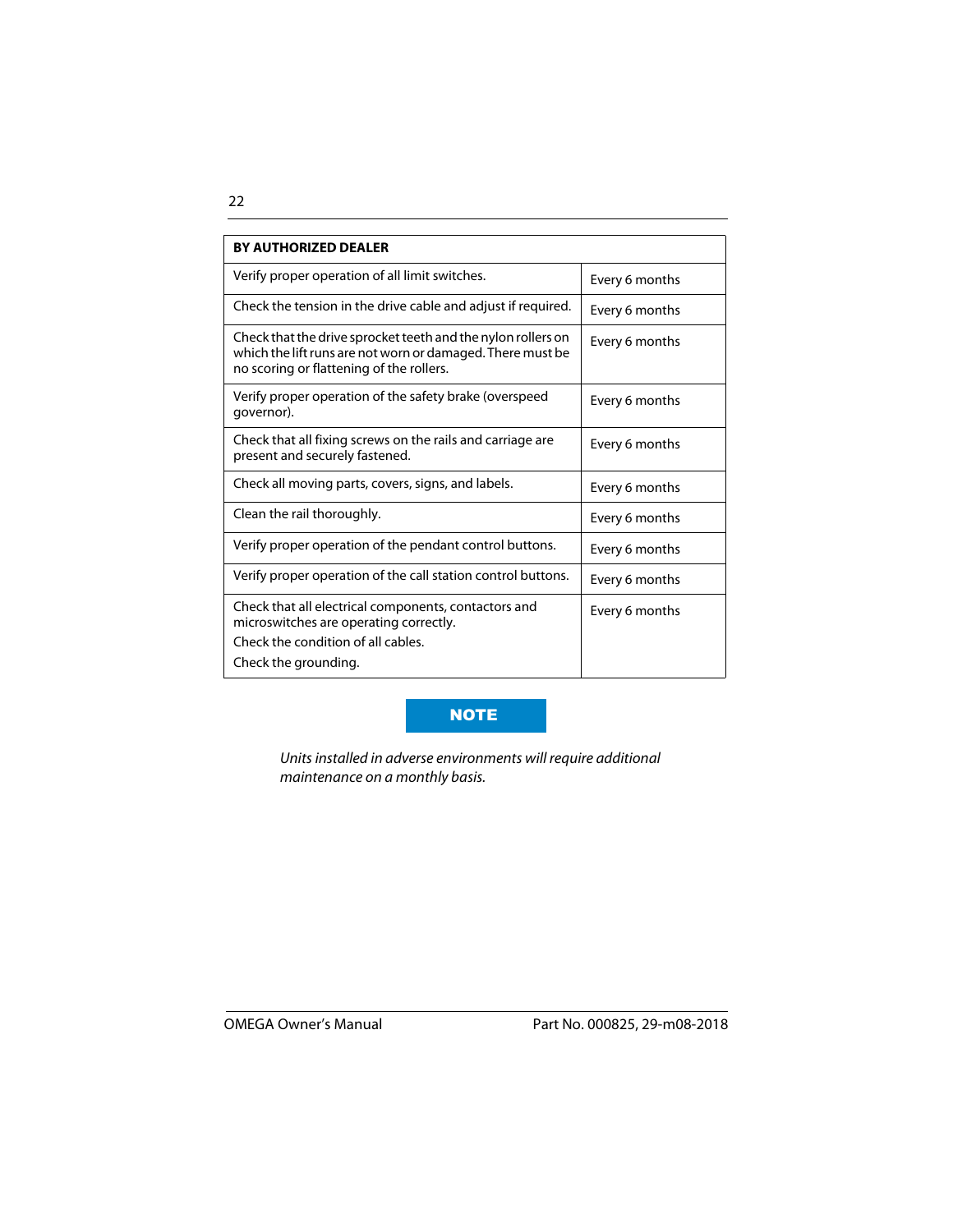# **Maintenance Record**

| <b>Date and time</b> | <b>Reason for call (other comments)</b> | <b>Dealer</b> |
|----------------------|-----------------------------------------|---------------|
|                      |                                         |               |
|                      |                                         |               |
|                      |                                         |               |
|                      |                                         |               |
|                      |                                         |               |
|                      |                                         |               |
|                      |                                         |               |
|                      |                                         |               |
|                      |                                         |               |
|                      |                                         |               |
|                      |                                         |               |
|                      |                                         |               |
|                      |                                         |               |
|                      |                                         |               |
|                      |                                         |               |
|                      |                                         |               |
|                      |                                         |               |
|                      |                                         |               |
|                      |                                         |               |
|                      |                                         |               |
|                      |                                         |               |
|                      |                                         |               |
|                      |                                         |               |